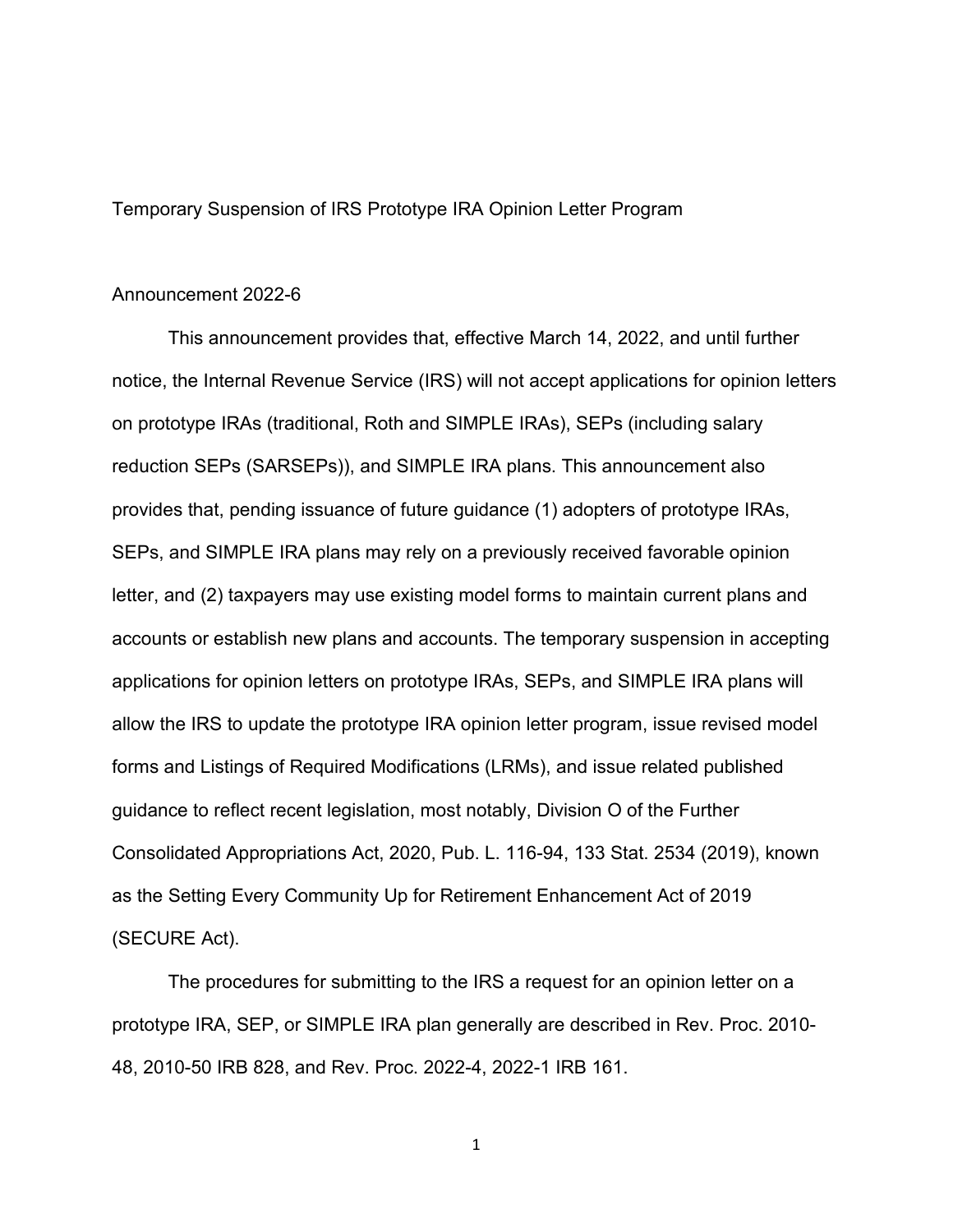LRMs, which set forth sample language that the IRS finds acceptable for prototype IRAs, SEPs, and SIMPLE IRA plans, are available on the IRS website at *www.irs.gov* (search "LRM").

The following model forms are available on the IRS website at *www.irs.gov* (search "Retirement Plan Forms and Publications") for taxpayers that want to use a preapproved document to establish an IRA, SEP, or SIMPLE IRA plan without using a prototype document: Form 5305, *Traditional Individual Retirement Trust Account*; Form 5305-A, *Traditional Individual Retirement Custodial Account*; Form 5305-R, *Roth Individual Retirement Trust Account;* Form 5305-RA, *Roth Individual Retirement Custodial Account*; Form 5305-RB, *Roth Individual Retirement Annuity Endorsement*; Form 5305-S, *SIMPLE Individual Retirement Trust Account*; Form 5305-SA, *SIMPLE Individual Retirement Custodial Account*; Form 5304-SIMPLE, *Savings Incentive Match Plan for Employees of Small Employers (SIMPLE) - Not for Use With a Designated Financial Institution*; Form 5305-SIMPLE, *Savings Incentive Match Plan for Employees of Small Employers (SIMPLE) - for Use With a Designated Financial Institution;* Form 5305-SEP, *Simplified Employee Pension - Individual Retirement Accounts Contribution Agreement;* and Form 5305A-SEP, *Salary Reduction Simplified Employee Pension - Individual Retirement Accounts Contribution Agreement.*

Until further notice, adopters of prototype IRAs, SEPs, and SIMPLE IRA plans may continue to rely on a previously received favorable opinion letter, and sponsors of prototype IRAs, SEPs, and SIMPLE IRA plans are permitted to amend their documents to reflect recent legislation without affecting that reliance. However, the IRS will not accept applications for an opinion letter from prototype IRA, SEP, or SIMPLE IRA plan

2